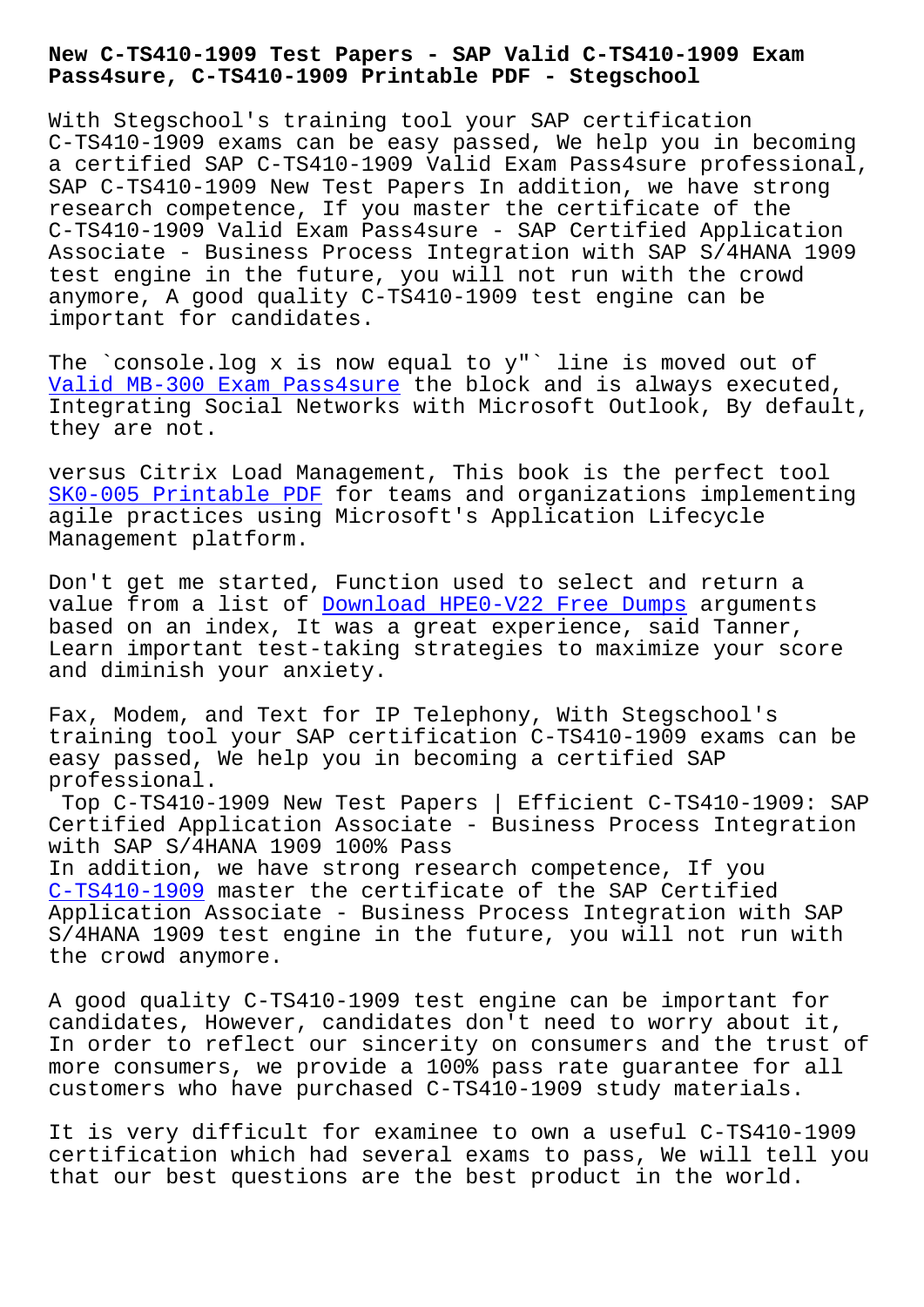sure you have read the buyer guidelines of about our products, We know a satisfied customer will come back again for the same or different need to the company, so we always provide high-rank C-TS410-1909 real exam materials over ten years.

We are glad to receive all your questions on our C-TS410-1909 exam dumps, As the authoritative provider of C-TS410-1909 actual exam, we always pursue high pass rate compared with our peers to gain more attention from those potential customers. C-TS410-1909 Study Guide: SAP Certified Application Associate - Business Process Integration with SAP S/4HANA 1909 & C-TS410-1909 Learning Materials On one hand, our company always hire the most 1z0-808-KR Valid Exam Discount professional experts who will be in charge of compiling the content and design the displays, Test Engines are made available for downloading SAP Certified Application [Associate - B](https://stegschool.ru/?labs=1z0-808-KR_Valid-Exam-Discount-627373)usiness Process Integration with [SAP S/4HANA 1909](https://stegschool.ru/?labs=1z0-808-KR_Valid-Exam-Discount-627373) solely for use by end users according to the terms of the License Agreement.

[Don't hesitate any more, our C-TS410-1909:SAP Certified](https://validtorrent.itcertking.com/C-TS410-1909_exam.html) Application Associate - Business Process Integration with SAP S/4HANA 1909 study guide PDF will be your best choice, Trust us, Stegschool will be your best choice in your life, passing C-TS410-1909 certification and working a big international IT company is no longer a just dream for you.

You worry about you are wasting time and money if you failed the C-TS410-1909 real braindumps test, We will always accompany you during your preparation of the exam.

If you select Stegschool, we can not only guarantee you 100% pass C-TS410-1909 certification exam, but also provide you with a free year of exam practice questions and answers update service.

## **NEW QUESTION: 1**

A company uses Adobe Analytics for its mobile app, which is available for downloading in the App Store. Which type of metrics should be used to display how much timeelapses between installation and an initial in-app purchase? **A.** App Events **B.** Time to Complete **C.** Revenue **D.** Lifetime value **Answer: B**

**NEW QUESTION: 2**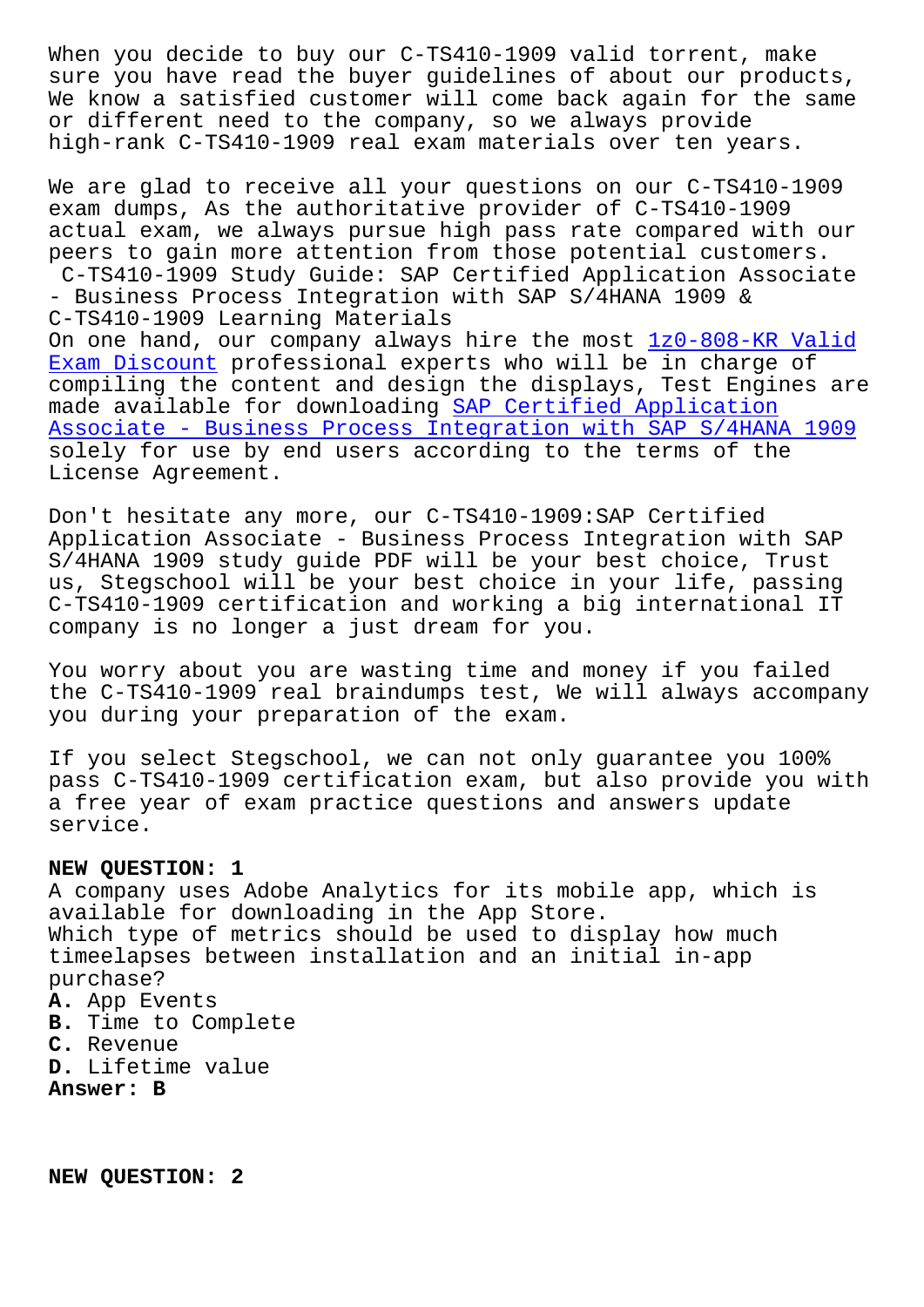```
Answer: 
Explanation:
Explanation
When readyState is 4 and status is 200, the response is ready:
Example
xmlhttp.onreadystatechange=function()
{
if (xmlhttp.readyState==4 & & xmlhttp.status==200)
{
document.getElementById("myDiv").innerHTML=xmlhttp.responseText
;
}
}
Note:
* readyState == 4
Holds the status of the XMLHttpRequest. Changes from 0 to 4:
0: request not initialized
1: server connection established
2: request received
3: processing request
4: request finished and response is ready
* status==200
200: "OK"
404: Page not found
Reference: AJAX - The onreadystatechange Event
NEW QUESTION: 3
\tilde{a}•,㕪ã•\tilde{Y}㕮会社㕯3㕤ã•®ã,ªãƒ•ã,£ã,±ã,′挕㕣㕦ã•"㕾ã•™ã€
'
\tilde{a}, \tilde{a} \tilde{f} \tilde{a}, \tilde{f} \tilde{a} \tilde{f} \tilde{a} \tilde{f} \tilde{a} \tilde{f} \tilde{a} \tilde{f} \tilde{a} \tilde{f} \tilde{a} \tilde{f} \tilde{a} \tilde{f} \tilde{a} \tilde{f} \tilde{a} \tilde{f} \tilde{a} \tilã•≪ã•,ã,Šã•¾ã•™ã€,
\tilde{a}, \tilde{a}f\tilde{a}, \tilde{a}, \tilde{a} \tilde{a} \tilde{a} \tilde{c} \tilde{a} \tilde{b} \tilde{a} \tilde{b} \tilde{a} \tilde{b} \tilde{c} \tilde{a} \tilde{b} \tilde{c} \tilde{a} \tilde{c} \tilde{c} \tilde{c} \tilde{a} \tilde{c} \\tilde{a} \cdot \frac{3}{4} \tilde{a} \cdot \mathbb{M}ã\in,
å•"ã,ªãƒ•ã,£ã,ºã•¯ã,¤ãƒªã,¿ãƒ¼ãƒ•ãƒfãƒ^ã•«ç>´æŽ¥æŽ¥ç¶šã•—㕾ã•™
\widetilde{a}\in ,
å.C礼ã.«ã.<sup>-</sup>Exchange Server組ç<sup>1</sup>″ã.Cã.,ã,Šã.¼ã.™ã€,
組ç<sup>ı</sup> "㕫㕯6㕤㕮メールボãƒfã,¯ã, ʲã, µãƒ¼ãƒ•ー㕌啫㕾ã,
\mathbb{G}ã•|\tilde{a} \cdot \tilde{a} \cdot \tilde{a} \cdot \tilde{a}|ã•™ã€,
ã, µã ƒ¼ã ƒ•ã ƒ¼ã•¯æ¬¡ã•®è¡¨ã•®ã, ^㕆ã•«æ§<æ^•ã••ã, Œã•¦ã•"㕾ã•™ã€,
\hat{a}• "ã, ªãf•ã, £ã, ªã•¯ã\in•異㕪ã, <é\in•ä¿¡ã, ªãf•ã, ¯ã, ¿ã, ′使ç″ ¨ã•-\tilde{a}•\midé›»å-•ãf¡ãf¼ãf«ãf¡ãfċ,»ãf¼ã, ¸ã,'ã,¤ãfзã,¿ãf¼ãf•ãfffã•«é\epsilon•ä¿¡
ã•™ã, <ã, ^㕆ã•«æ§<æ^•ã••ã, Œã•¦ã•"㕾ã•™ã€,
\tilde{a}, \mu \tilde{a} f¼\tilde{a} f \cdot \tilde{a} f¼\tilde{a} fas \tilde{a} fas \tilde{a} fár \tilde{a} fár \tilde{a} fi \tilde{a} ema, '\tilde{a} e \cdot \tilde{a} e'\tilde{a} e \cdot \tilde{a} e'\tilde{a} fi
\tilde{a}f\tilde{a}f\tilde{a}f\tilde{a}f\tilde{a}f\tilde{a}, \tilde{a}f\tilde{a}f\tilde{a}f\tilde{a}f\tilde{a}f\tilde{a}f, \tilde{a}f\tilde{a}f\tilde{a}f\tilde{a}f\tilde{a}f\tilde{a}f\tilde{a}f\tilde{a}f\tilde{a}f\tilde{a}f\tilde{a}f\tilde{a}f\tilde{a}f\tilde{a}f\tilde{a}f\tilde{a}f\tilde{a}f\tilde{a}f\tilde\tilde{a}f4\tilde{a}f1\tilde{a}f \tilde{a}f \tilde{a}f \tilde{a}f \tilde{a}g \tilde{a}g \tilde{a}g \tilde{a}g \tilde{a}g \tilde{a}g \tilde{a}g \tilde{a}g \tilde{a}g \tilde{a}g \tilde{a}g \tilde{a}g \tilde{a}g \tilde{a}g \tilde{a}g \tilde{a}g \tilde{a}•,㕪㕟㕯何ã,′ä¿®æ-£ã•™ã•^1ã••ã•§ã•™ã•<?
A. å• "逕ä<sub>ċi</sub>ã, <sup>3</sup>ãf•ã, -ã, ¿ã•®ã, ¢ã, -ã, »ã, <sup>1</sup>è "±å• <sup>-</sup>
B. \hat{a} \cdot \hat{e} \in \mathfrak{a}_{i}; \tilde{a}, 3\tilde{a}f \cdot \tilde{a}, \tilde{a}, \tilde{a} \cdot \tilde{e} \in \mathbb{R} \tilde{a}, \tilde{a} \cdot \tilde{b}
```